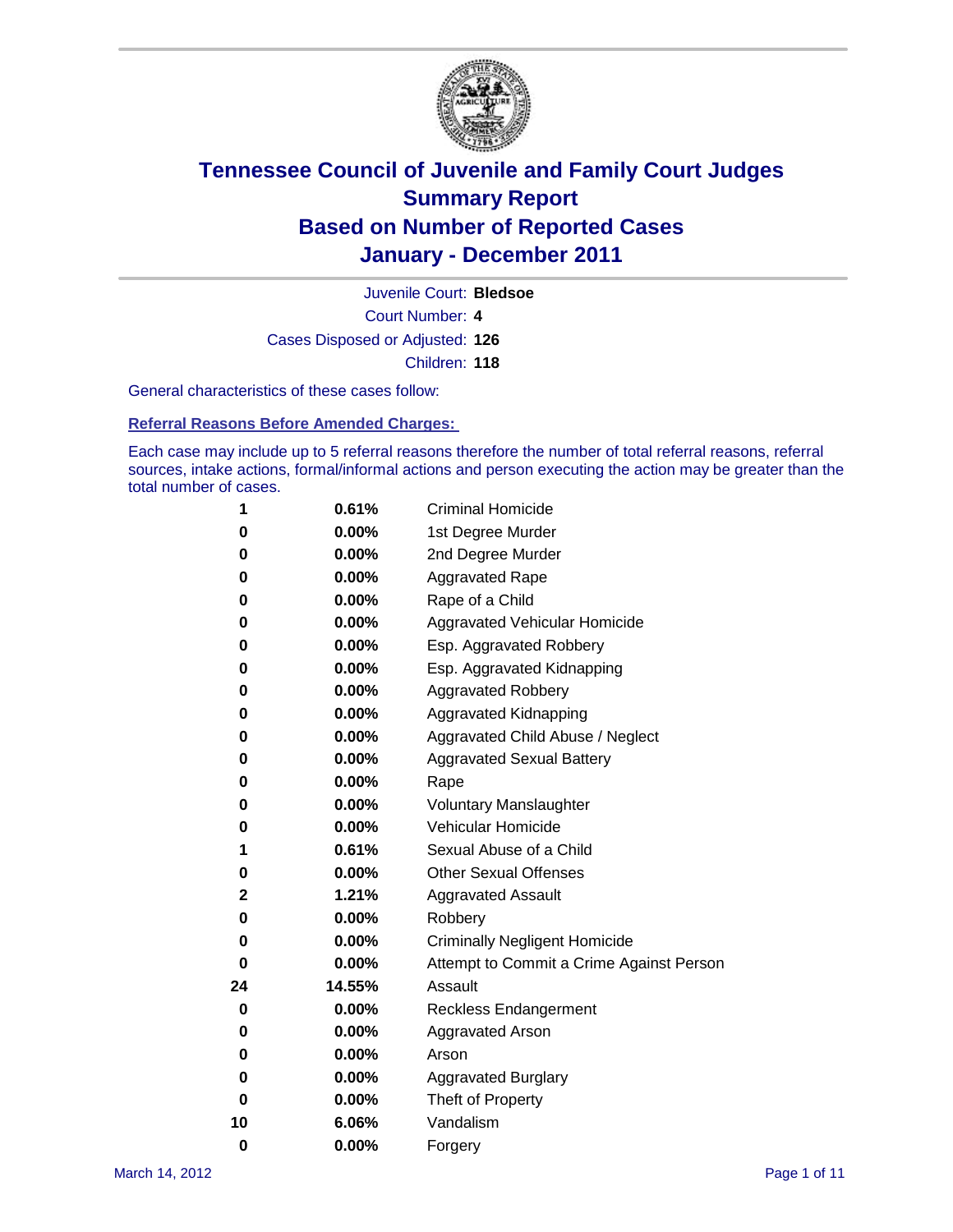

Juvenile Court: **Bledsoe**

Court Number: **4**

Cases Disposed or Adjusted: **126**

Children: **118**

#### **Referral Reasons Before Amended Charges:**

Each case may include up to 5 referral reasons therefore the number of total referral reasons, referral sources, intake actions, formal/informal actions and person executing the action may be greater than the total number of cases.

| 0  | 0.00% | <b>Worthless Checks</b>                                     |
|----|-------|-------------------------------------------------------------|
| 0  | 0.00% | Illegal Possession / Fraudulent Use of Credit / Debit Cards |
| 0  | 0.00% | <b>Burglary</b>                                             |
| 0  | 0.00% | Unauthorized Use of a Vehicle                               |
| 0  | 0.00% | <b>Cruelty to Animals</b>                                   |
| 0  | 0.00% | Sale of Controlled Substances                               |
| 0  | 0.00% | <b>Other Drug Offenses</b>                                  |
| 6  | 3.64% | <b>Possession of Controlled Substances</b>                  |
| 0  | 0.00% | <b>Criminal Attempt</b>                                     |
| 0  | 0.00% | Carrying Weapons on School Property                         |
| 2  | 1.21% | Unlawful Carrying / Possession of a Weapon                  |
| 0  | 0.00% | <b>Evading Arrest</b>                                       |
| 2  | 1.21% | Escape                                                      |
| 0  | 0.00% | Driving Under Influence (DUI)                               |
| 1  | 0.61% | Possession / Consumption of Alcohol                         |
| 0  | 0.00% | Resisting Stop, Frisk, Halt, Arrest or Search               |
| 0  | 0.00% | <b>Aggravated Criminal Trespass</b>                         |
| 0  | 0.00% | Harassment                                                  |
| 0  | 0.00% | Failure to Appear                                           |
| 0  | 0.00% | Filing a False Police Report                                |
| 0  | 0.00% | Criminal Impersonation                                      |
| 2  | 1.21% | <b>Disorderly Conduct</b>                                   |
| 0  | 0.00% | <b>Criminal Trespass</b>                                    |
| 0  | 0.00% | <b>Public Intoxication</b>                                  |
| 0  | 0.00% | Gambling                                                    |
| 15 | 9.09% | <b>Traffic</b>                                              |
| 0  | 0.00% | <b>Local Ordinances</b>                                     |
| 3  | 1.82% | Violation of Wildlife Regulations                           |
| 0  | 0.00% | Contempt of Court                                           |
| 0  | 0.00% | Violation of Probation                                      |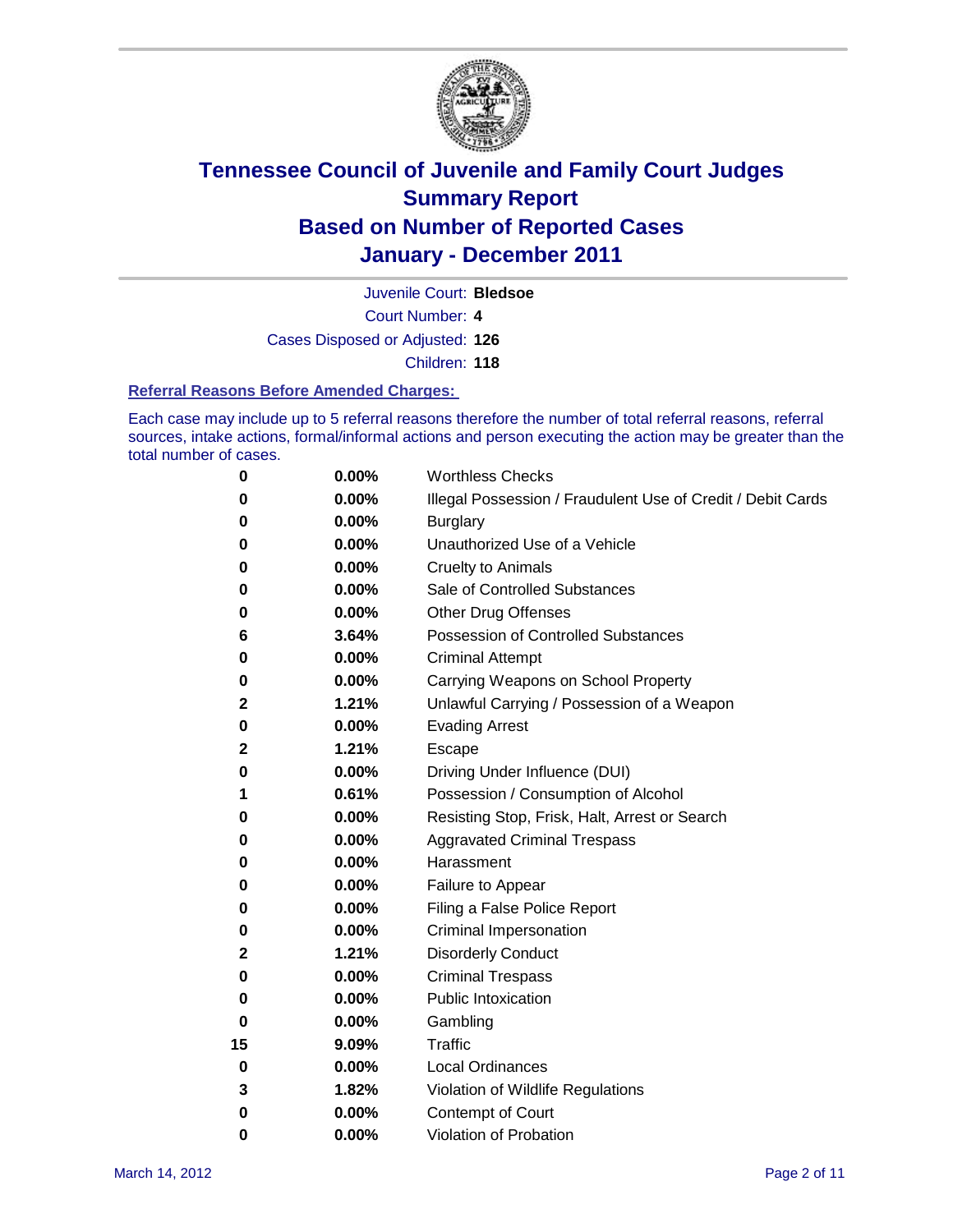

Juvenile Court: **Bledsoe**

Court Number: **4**

Cases Disposed or Adjusted: **126**

Children: **118**

#### **Referral Reasons Before Amended Charges:**

Each case may include up to 5 referral reasons therefore the number of total referral reasons, referral sources, intake actions, formal/informal actions and person executing the action may be greater than the total number of cases.

| 0        | 0.00%   | Violation of Aftercare                 |
|----------|---------|----------------------------------------|
| 57       | 34.55%  | <b>Unruly Behavior</b>                 |
| 3        | 1.82%   | Truancy                                |
| $\bf{0}$ | 0.00%   | In-State Runaway                       |
| 0        | 0.00%   | Out-of-State Runaway                   |
|          | 0.61%   | Possession of Tobacco Products         |
|          | 0.61%   | Violation of a Valid Court Order       |
| 1        | 0.61%   | Violation of Curfew                    |
| 0        | 0.00%   | Sexually Abused Child                  |
| 3        | 1.82%   | <b>Physically Abused Child</b>         |
| 5        | 3.03%   | Dependency / Neglect                   |
| 0        | 0.00%   | <b>Termination of Parental Rights</b>  |
| 0        | 0.00%   | <b>Violation of Pretrial Diversion</b> |
| 0        | 0.00%   | Violation of Informal Adjustment       |
| 7        | 4.24%   | <b>Judicial Review</b>                 |
| 0        | 0.00%   | <b>Administrative Review</b>           |
| 0        | 0.00%   | <b>Foster Care Review</b>              |
| 18       | 10.91%  | Custody                                |
| 0        | 0.00%   | Visitation                             |
| 0        | 0.00%   | Paternity / Legitimation               |
| 0        | 0.00%   | <b>Child Support</b>                   |
| 0        | 0.00%   | <b>Request for Medical Treatment</b>   |
| 0        | 0.00%   | <b>Consent to Marry</b>                |
| 0        | 0.00%   | Other                                  |
| 165      | 100.00% | <b>Total Referrals</b>                 |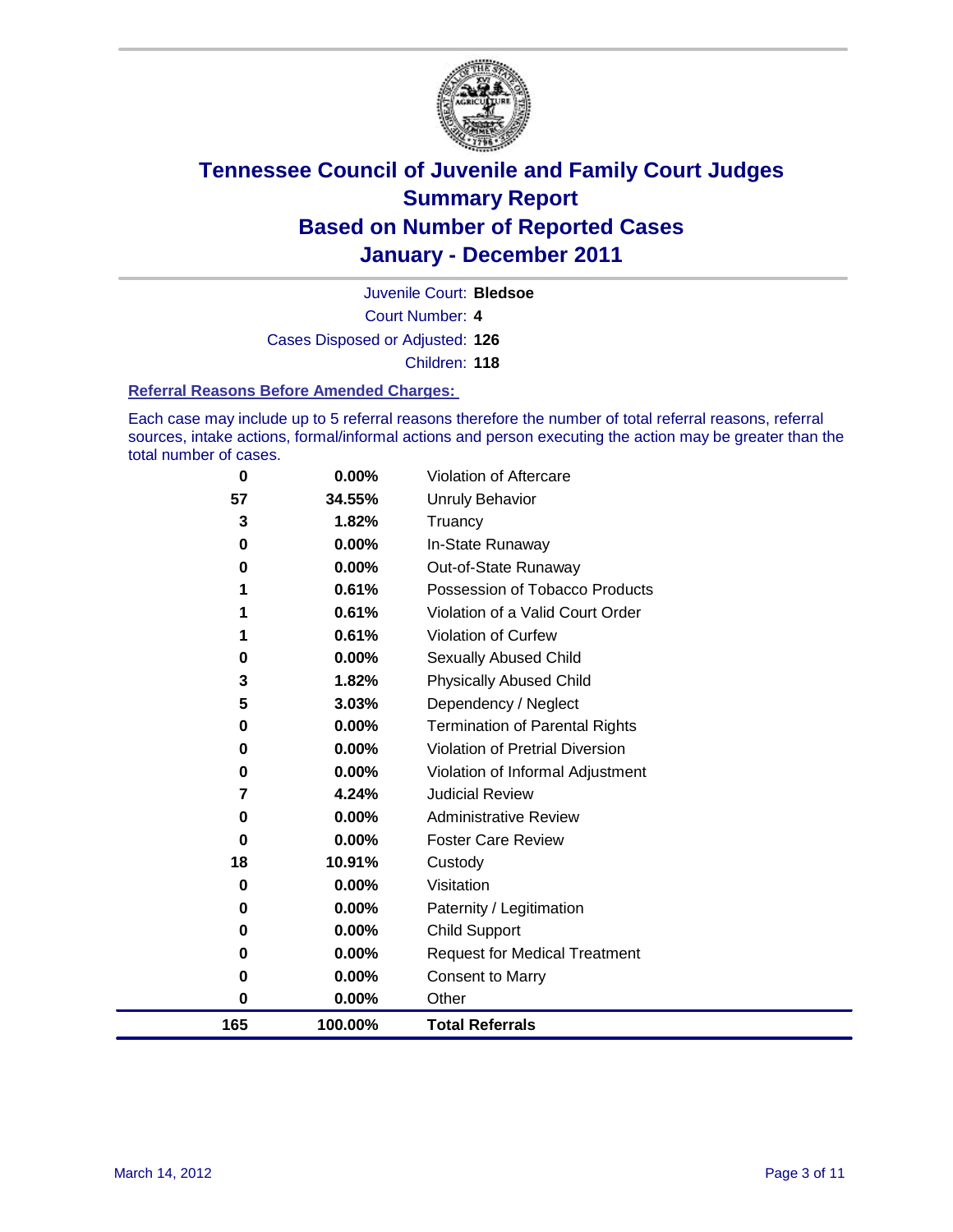

|                     |                                 | Juvenile Court: Bledsoe           |
|---------------------|---------------------------------|-----------------------------------|
|                     |                                 | Court Number: 4                   |
|                     | Cases Disposed or Adjusted: 126 |                                   |
|                     |                                 | Children: 118                     |
| Referral Sources: 1 |                                 |                                   |
| 68                  | 41.21%                          | <b>Law Enforcement</b>            |
| 7                   | 4.24%                           | Parents                           |
| 9                   | 5.45%                           | Relatives                         |
| 0                   | $0.00\%$                        | Self                              |
| 61                  | 36.97%                          | School                            |
| 0                   | $0.00\%$                        | <b>CSA</b>                        |
| 15                  | $9.09\%$                        | <b>DCS</b>                        |
| 3                   | 1.82%                           | <b>Other State Department</b>     |
| 0                   | $0.00\%$                        | <b>District Attorney's Office</b> |
| 1                   | 0.61%                           | <b>Court Staff</b>                |
| 0                   | 0.00%                           | Social Agency                     |
| 0                   | $0.00\%$                        | <b>Other Court</b>                |
| 0                   | 0.00%                           | Victim                            |
| 0                   | 0.00%                           | Child & Parent                    |
| 1                   | 0.61%                           | Hospital                          |
| 0                   | $0.00\%$                        | Unknown                           |
| 0                   | 0.00%                           | Other                             |

### **Age of Child at Referral: 2**

| 1<br>0 | 0.85%<br>$0.00\%$ | Ages 19 and Over<br>Unknown |  |
|--------|-------------------|-----------------------------|--|
|        |                   |                             |  |
|        |                   |                             |  |
| 24     | 20.34%            | Ages 17 through 18          |  |
| 38     | 32.20%            | Ages 15 through 16          |  |
| 15     | 12.71%            | Ages 13 through 14          |  |
| 10     | 8.47%             | Ages 11 through 12          |  |
| 30     | 25.42%            | Ages 10 and Under           |  |
|        |                   |                             |  |

<sup>1</sup> If different than number of Referral Reasons (165), verify accuracy of your court's data.

**100.00% Total Referral Sources**

<sup>2</sup> One child could be counted in multiple categories, verify accuracy of your court's data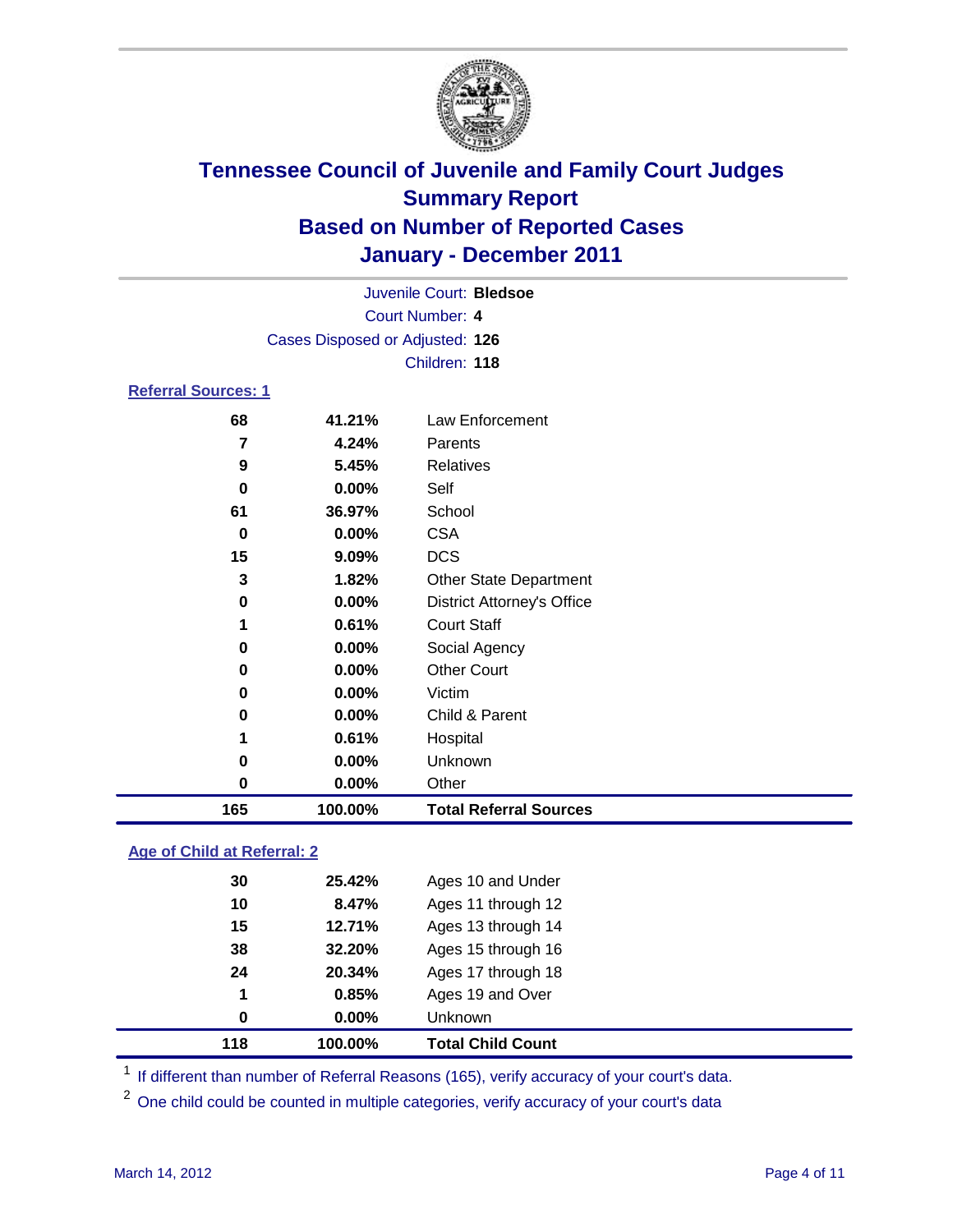

| Juvenile Court: Bledsoe                 |                                 |                          |  |  |
|-----------------------------------------|---------------------------------|--------------------------|--|--|
| Court Number: 4                         |                                 |                          |  |  |
|                                         | Cases Disposed or Adjusted: 126 |                          |  |  |
|                                         |                                 | Children: 118            |  |  |
| Sex of Child: 1                         |                                 |                          |  |  |
| 84                                      | 71.19%                          | Male                     |  |  |
| 34                                      | 28.81%                          | Female                   |  |  |
| $\bf{0}$                                | 0.00%                           | Unknown                  |  |  |
| 118                                     | 100.00%                         | <b>Total Child Count</b> |  |  |
| Race of Child: 1                        |                                 |                          |  |  |
| 100                                     | 84.75%                          | White                    |  |  |
| 14                                      | 11.86%                          | African American         |  |  |
| 0                                       | 0.00%                           | Native American          |  |  |
| 0                                       | 0.00%                           | Asian                    |  |  |
| 4                                       | 3.39%                           | Mixed                    |  |  |
| $\pmb{0}$                               | 0.00%                           | Unknown                  |  |  |
| 118                                     | 100.00%                         | <b>Total Child Count</b> |  |  |
| <b>Hispanic Origin: 1</b>               |                                 |                          |  |  |
| 3                                       | 2.54%                           | Yes                      |  |  |
| 115                                     | 97.46%                          | <b>No</b>                |  |  |
| $\mathbf 0$                             | 0.00%                           | Unknown                  |  |  |
| 118                                     | 100.00%                         | <b>Total Child Count</b> |  |  |
| <b>School Enrollment of Children: 1</b> |                                 |                          |  |  |
| 107                                     | 90.68%                          | Yes                      |  |  |
| 11                                      | 9.32%                           | No                       |  |  |
| $\mathbf 0$                             | 0.00%                           | Unknown                  |  |  |
| 118                                     | 100.00%                         | <b>Total Child Count</b> |  |  |

One child could be counted in multiple categories, verify accuracy of your court's data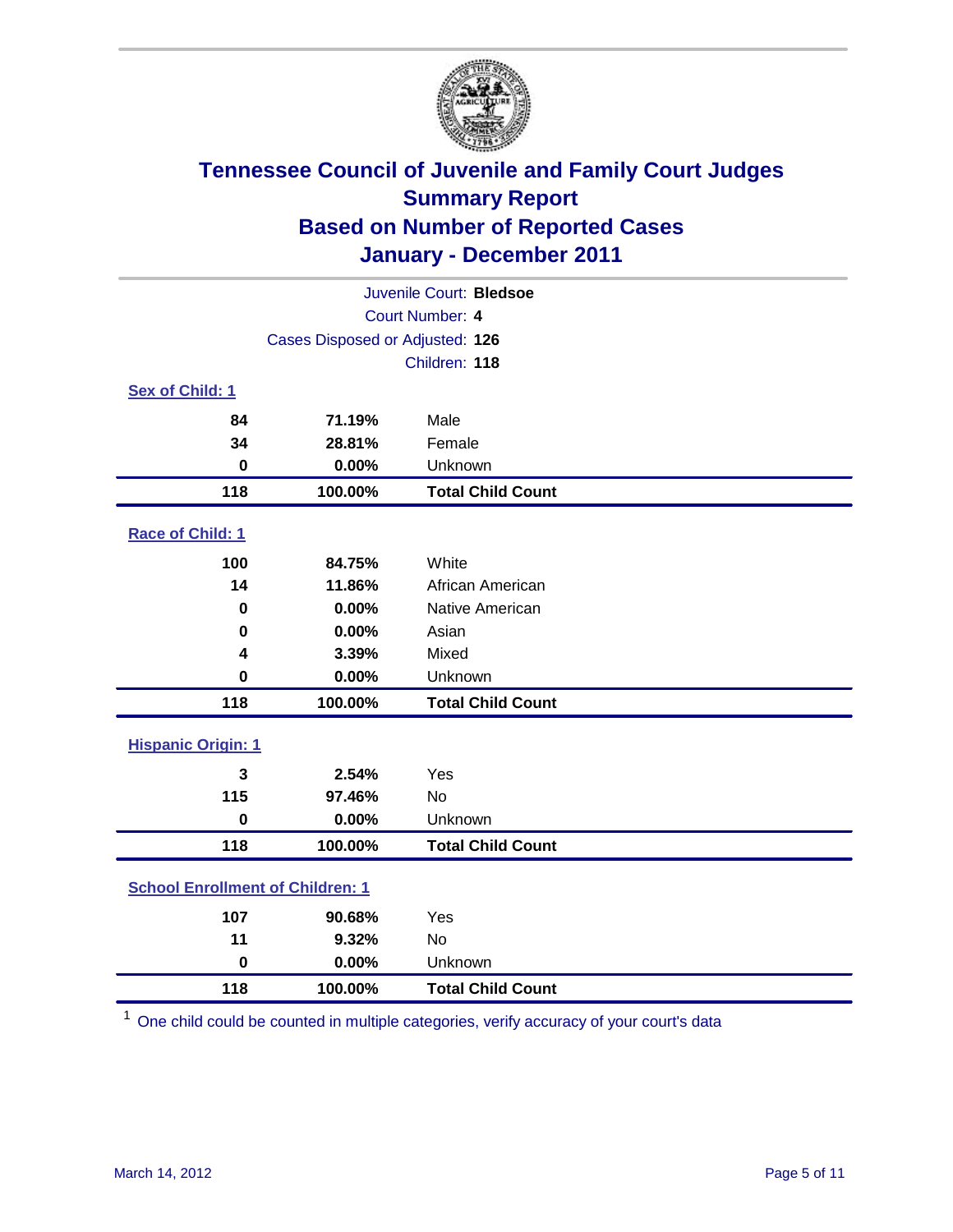

Court Number: **4** Juvenile Court: **Bledsoe** Cases Disposed or Adjusted: **126** Children: **118**

#### **Living Arrangement of Child at Time of Referral: 1**

| 118 | 100.00%  | <b>Total Child Count</b>     |
|-----|----------|------------------------------|
| 0   | $0.00\%$ | Other                        |
| 0   | $0.00\%$ | <b>Unknown</b>               |
| 0   | $0.00\%$ | Independent                  |
| 13  | 11.02%   | In an Institution            |
| 0   | $0.00\%$ | In a Residential Center      |
| 0   | $0.00\%$ | In a Group Home              |
| 9   | 7.63%    | With Foster Family           |
| 1   | 0.85%    | With Adoptive Parents        |
| 16  | 13.56%   | <b>With Relatives</b>        |
| 8   | 6.78%    | With Father                  |
| 29  | 24.58%   | With Mother                  |
| 13  | 11.02%   | With Mother and Stepfather   |
| 4   | 3.39%    | With Father and Stepmother   |
| 25  | 21.19%   | With Both Biological Parents |
|     |          |                              |

#### **Type of Detention: 2**

| 126 | 100.00%  | <b>Total Detention Count</b> |  |
|-----|----------|------------------------------|--|
| 0   | 0.00%    | Other                        |  |
| 120 | 95.24%   | Does Not Apply               |  |
| 0   | $0.00\%$ | Unknown                      |  |
| 0   | $0.00\%$ | Psychiatric Hospital         |  |
| 0   | 0.00%    | Jail - No Separation         |  |
| 0   | $0.00\%$ | Jail - Partial Separation    |  |
| 0   | 0.00%    | Jail - Complete Separation   |  |
| 6   | 4.76%    | Juvenile Detention Facility  |  |
| 0   | $0.00\%$ | Non-Secure Placement         |  |
|     |          |                              |  |

<sup>1</sup> One child could be counted in multiple categories, verify accuracy of your court's data

<sup>2</sup> If different than number of Cases (126) verify accuracy of your court's data.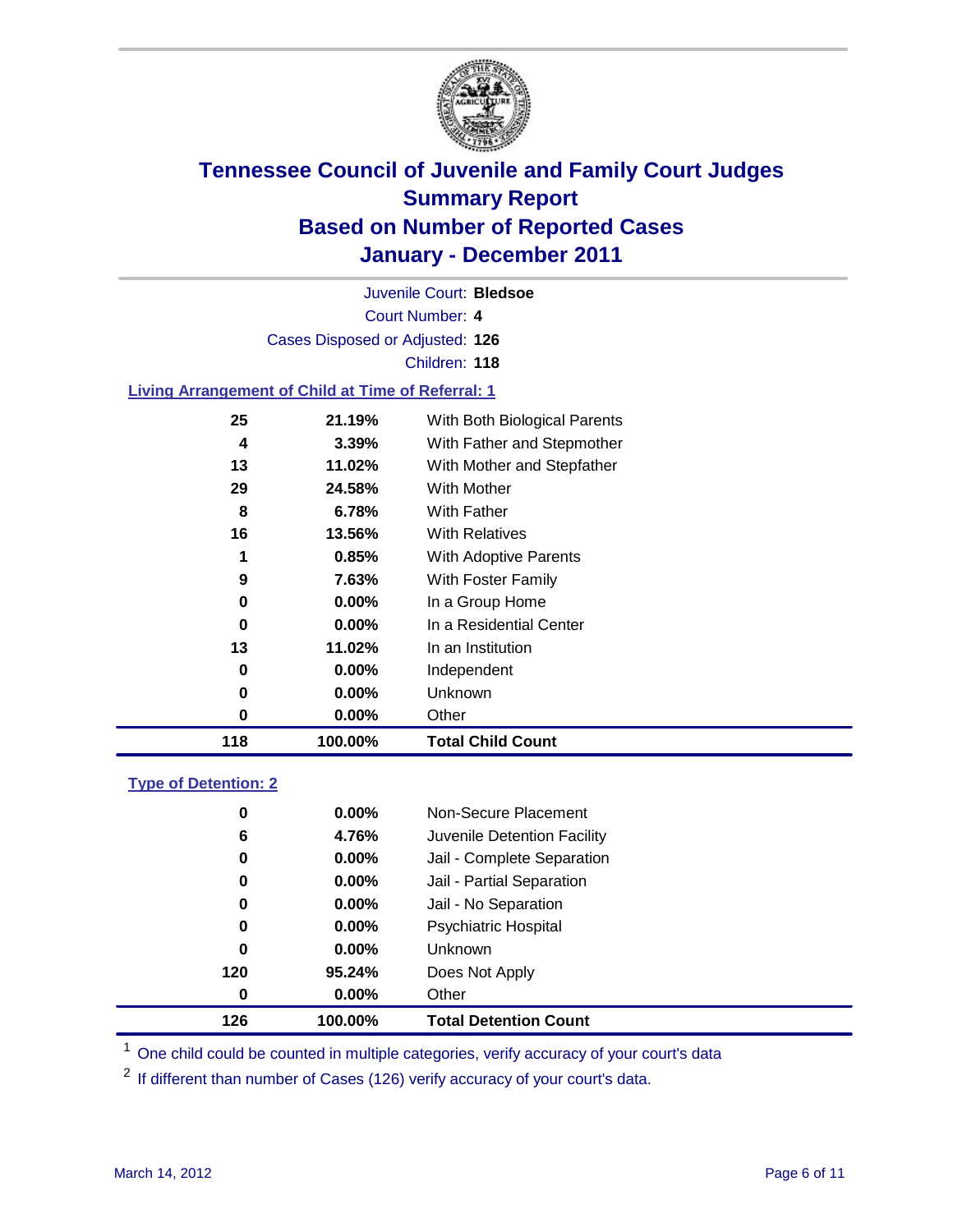

| Juvenile Court: Bledsoe                            |                                 |                                      |  |  |  |
|----------------------------------------------------|---------------------------------|--------------------------------------|--|--|--|
|                                                    | Court Number: 4                 |                                      |  |  |  |
|                                                    | Cases Disposed or Adjusted: 126 |                                      |  |  |  |
|                                                    | Children: 118                   |                                      |  |  |  |
| <b>Placement After Secure Detention Hearing: 1</b> |                                 |                                      |  |  |  |
| $\mathbf 2$                                        | 1.59%                           | Returned to Prior Living Arrangement |  |  |  |
| $\mathbf{2}$                                       | 1.59%                           | Juvenile Detention Facility          |  |  |  |
| 1                                                  | 0.79%                           | Jail                                 |  |  |  |
| 0                                                  | 0.00%                           | Shelter / Group Home                 |  |  |  |
| 0                                                  | 0.00%                           | <b>Foster Family Home</b>            |  |  |  |
| 1                                                  | 0.79%                           | Psychiatric Hospital                 |  |  |  |
| 0                                                  | 0.00%                           | Unknown                              |  |  |  |
| 120                                                | 95.24%                          | Does Not Apply                       |  |  |  |
| $\mathbf 0$                                        | $0.00\%$                        | Other                                |  |  |  |
| 126                                                | 100.00%                         | <b>Total Placement Count</b>         |  |  |  |
|                                                    |                                 |                                      |  |  |  |
| <b>Intake Actions: 2</b>                           |                                 |                                      |  |  |  |
| 96                                                 | 58.18%                          | <b>Petition Filed</b>                |  |  |  |
| 4                                                  | 2.42%                           | <b>Motion Filed</b>                  |  |  |  |
| 12                                                 | 7.27%                           | <b>Citation Processed</b>            |  |  |  |
| 0                                                  | 0.00%                           | Notification of Paternity Processed  |  |  |  |
| $\overline{2}$                                     | 1.21%                           | Scheduling of Judicial Review        |  |  |  |
| 51                                                 | 30.91%                          | Scheduling of Administrative Review  |  |  |  |
| 0                                                  | $0.00\%$                        | Scheduling of Foster Care Review     |  |  |  |
| $\bf{0}$                                           | 0.00%                           | Unknown                              |  |  |  |
| 0                                                  | 0.00%                           | Does Not Apply                       |  |  |  |
| 0                                                  | 0.00%                           | Other                                |  |  |  |

<sup>1</sup> If different than number of Cases (126) verify accuracy of your court's data.

<sup>2</sup> If different than number of Referral Reasons (165), verify accuracy of your court's data.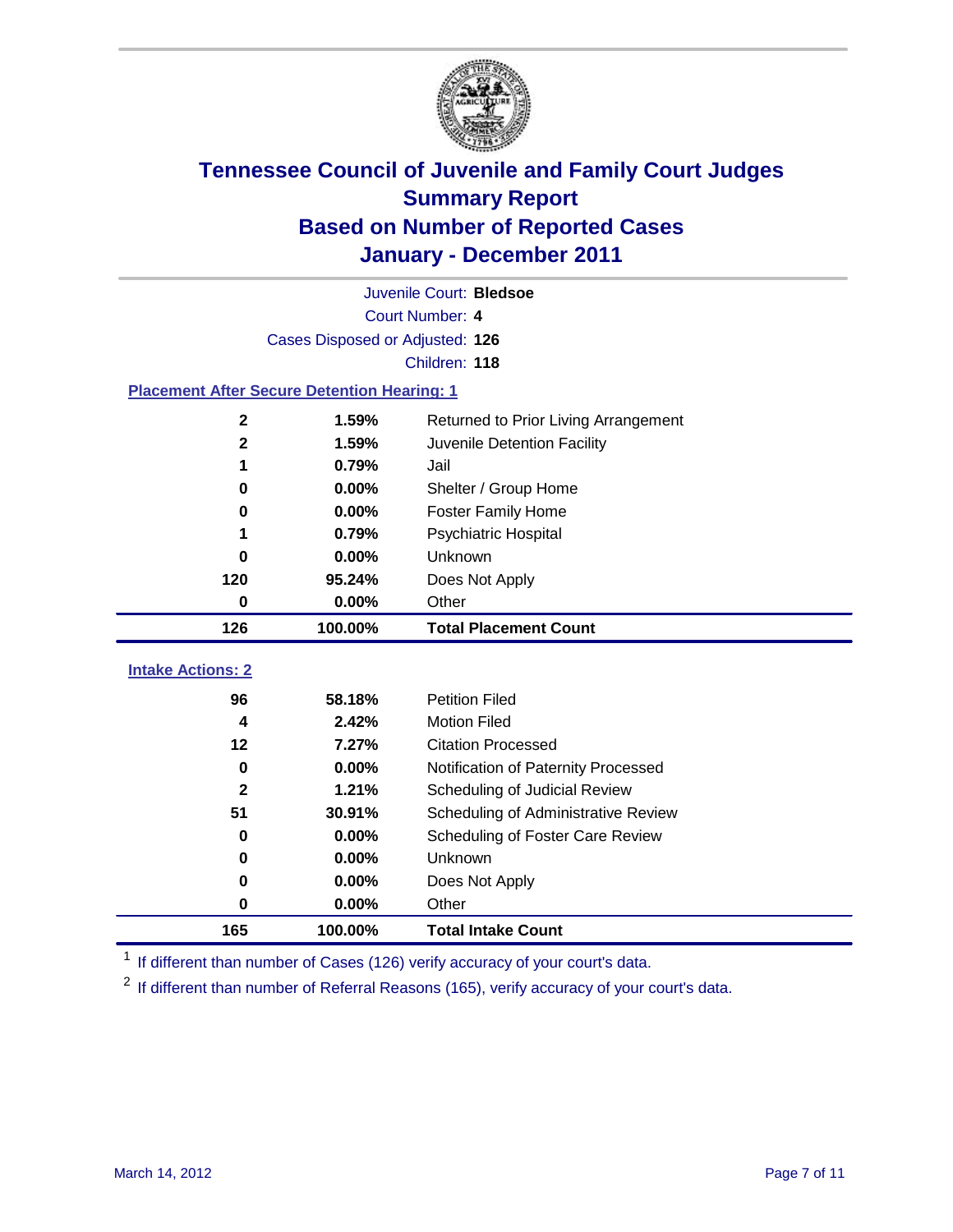

Court Number: **4** Juvenile Court: **Bledsoe** Cases Disposed or Adjusted: **126** Children: **118**

#### **Last Grade Completed by Child: 1**

| 10                                      | 8.47%   | Too Young for School         |  |
|-----------------------------------------|---------|------------------------------|--|
| 1                                       | 0.85%   | Preschool                    |  |
| $\mathbf{2}$                            | 1.69%   | Kindergarten                 |  |
| 0                                       | 0.00%   | 1st Grade                    |  |
| 5                                       | 4.24%   | 2nd Grade                    |  |
| 3                                       | 2.54%   | 3rd Grade                    |  |
| 10                                      | 8.47%   | 4th Grade                    |  |
| 3                                       | 2.54%   | 5th Grade                    |  |
| 4                                       | 3.39%   | 6th Grade                    |  |
| 5                                       | 4.24%   | 7th Grade                    |  |
| 14                                      | 11.86%  | 8th Grade                    |  |
| 21                                      | 17.80%  | 9th Grade                    |  |
| 13                                      | 11.02%  | 10th Grade                   |  |
| 14                                      | 11.86%  | 11th Grade                   |  |
| $\bf{0}$                                | 0.00%   | 12th Grade                   |  |
| 0                                       | 0.00%   | Non-Graded Special Ed        |  |
| 5                                       | 4.24%   | <b>GED</b>                   |  |
| 0                                       | 0.00%   | Graduated                    |  |
| 0                                       | 0.00%   | <b>Never Attended School</b> |  |
| 8                                       | 6.78%   | Unknown                      |  |
| $\pmb{0}$                               | 0.00%   | Other                        |  |
| 118                                     | 100.00% | <b>Total Child Count</b>     |  |
| <b>Enrolled in Special Education: 1</b> |         |                              |  |

| 118 | 100.00%  | <b>Total Child Count</b> |  |  |
|-----|----------|--------------------------|--|--|
| 0   | $0.00\%$ | Unknown                  |  |  |
| 107 | 90.68%   | No                       |  |  |
| 11  | 9.32%    | Yes                      |  |  |
|     |          |                          |  |  |

One child could be counted in multiple categories, verify accuracy of your court's data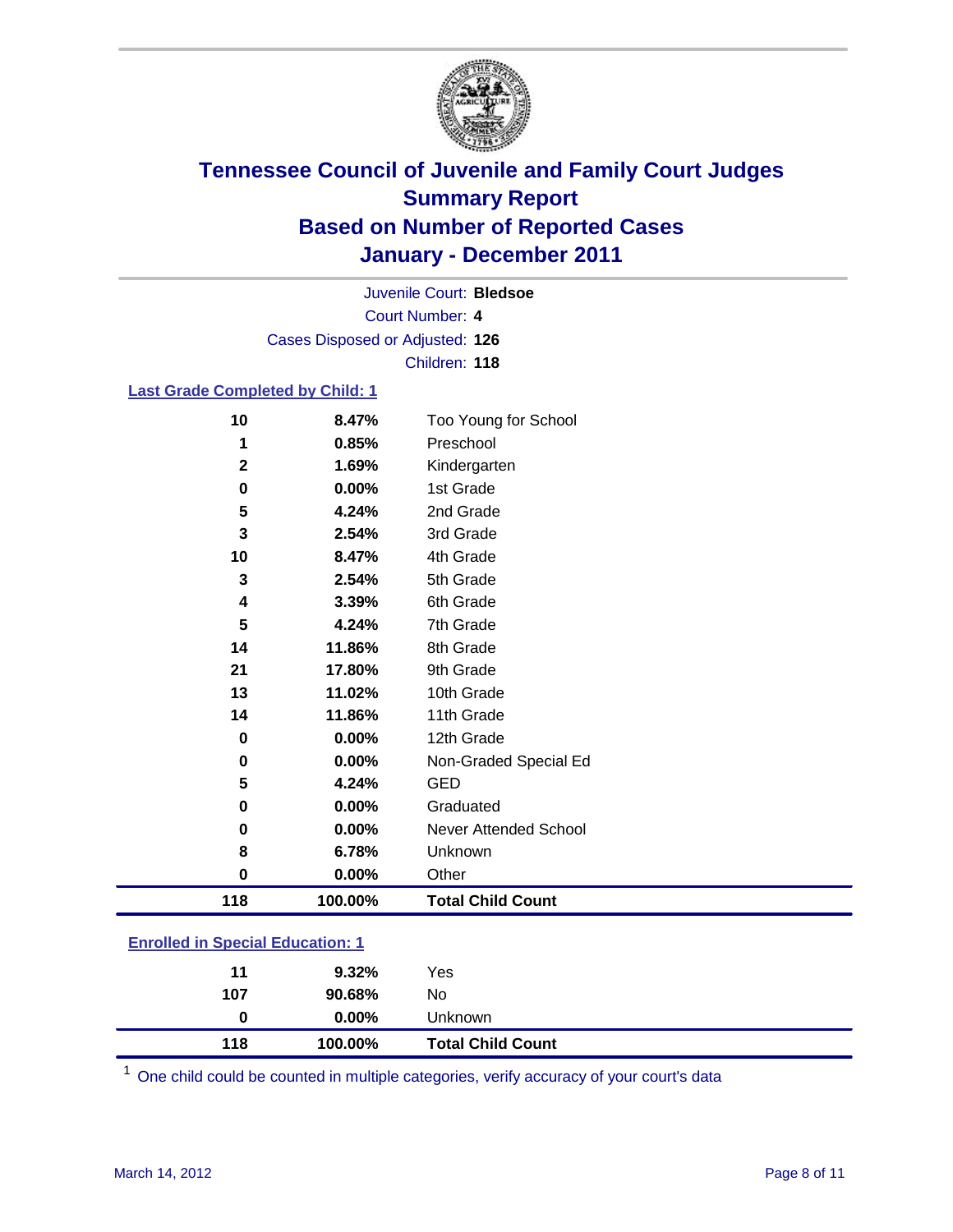

| Juvenile Court: Bledsoe      |                                 |                           |  |  |  |
|------------------------------|---------------------------------|---------------------------|--|--|--|
|                              | Court Number: 4                 |                           |  |  |  |
|                              | Cases Disposed or Adjusted: 126 |                           |  |  |  |
| Children: 118                |                                 |                           |  |  |  |
| <b>Action Executed By: 1</b> |                                 |                           |  |  |  |
| 115                          | 69.70%                          | Judge                     |  |  |  |
| 0                            | $0.00\%$                        | Magistrate                |  |  |  |
| 50                           | 30.30%                          | <b>YSO</b>                |  |  |  |
| 0                            | $0.00\%$                        | Other                     |  |  |  |
| 0                            | 0.00%                           | Unknown                   |  |  |  |
| 165                          | 100.00%                         | <b>Total Action Count</b> |  |  |  |

### **Formal / Informal Actions: 1**

| 38           | 23.03%   | Dismissed                                        |
|--------------|----------|--------------------------------------------------|
| 0            | $0.00\%$ | Retired / Nolle Prosequi                         |
| 44           | 26.67%   | <b>Complaint Substantiated Delinquent</b>        |
| $\mathbf{2}$ | 1.21%    | <b>Complaint Substantiated Status Offender</b>   |
| 7            | 4.24%    | <b>Complaint Substantiated Dependent/Neglect</b> |
| 2            | 1.21%    | <b>Complaint Substantiated Abused</b>            |
| 0            | $0.00\%$ | <b>Complaint Substantiated Mentally III</b>      |
| 51           | 30.91%   | Informal Adjustment                              |
| 3            | 1.82%    | <b>Pretrial Diversion</b>                        |
| $\mathbf{2}$ | 1.21%    | <b>Transfer to Adult Court Hearing</b>           |
| 0            | $0.00\%$ | Charges Cleared by Transfer to Adult Court       |
| 8            | 4.85%    | <b>Special Proceeding</b>                        |
| 7            | 4.24%    | <b>Review Concluded</b>                          |
|              | 0.61%    | Case Held Open                                   |
| 0            | $0.00\%$ | Other                                            |
| 0            | $0.00\%$ | <b>Unknown</b>                                   |
| 165          | 100.00%  | <b>Total Action Count</b>                        |

<sup>1</sup> If different than number of Referral Reasons (165), verify accuracy of your court's data.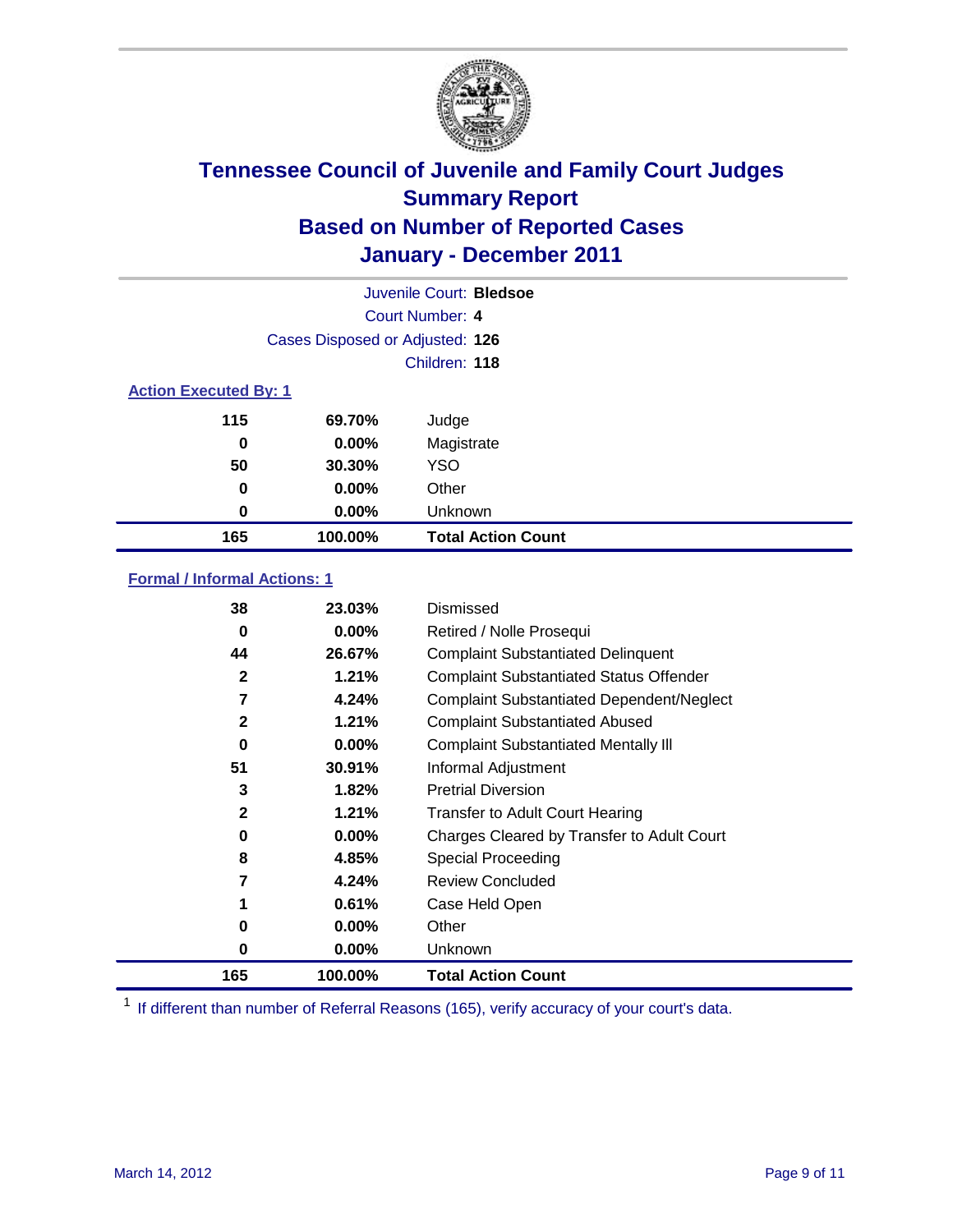

|                       |                                 | Juvenile Court: Bledsoe                               |
|-----------------------|---------------------------------|-------------------------------------------------------|
|                       |                                 | <b>Court Number: 4</b>                                |
|                       | Cases Disposed or Adjusted: 126 |                                                       |
|                       |                                 | Children: 118                                         |
| <b>Case Outcomes:</b> |                                 | There can be multiple outcomes for one child or case. |
| 15                    | 7.61%                           | <b>Case Dismissed</b>                                 |
| 0                     | 0.00%                           | Case Retired or Nolle Prosequi                        |
| 36                    | 18.27%                          | Warned / Counseled                                    |
| 0                     | 0.00%                           | Held Open For Review                                  |
| 4                     | 2.03%                           | Supervision / Probation to Juvenile Court             |
| 0                     | 0.00%                           | <b>Probation to Parents</b>                           |
| 0                     | 0.00%                           | Referral to Another Entity for Supervision / Service  |
| 4                     | 2.03%                           | Referred for Mental Health Counseling                 |
| 5                     | 2.54%                           | Referred for Alcohol and Drug Counseling              |
| 3                     | 1.52%                           | <b>Referred to Alternative School</b>                 |
| 0                     | 0.00%                           | Referred to Private Child Agency                      |
| 6                     | 3.05%                           | Referred to Defensive Driving School                  |
| 0                     | 0.00%                           | Referred to Alcohol Safety School                     |
| 7                     | 3.55%                           | Referred to Juvenile Court Education-Based Program    |
| 0                     | 0.00%                           | Driver's License Held Informally                      |
| 0                     | 0.00%                           | <b>Voluntary Placement with DMHMR</b>                 |
| 1                     | 0.51%                           | Private Mental Health Placement                       |
| 0                     | 0.00%                           | <b>Private MR Placement</b>                           |
| 0                     | 0.00%                           | Placement with City/County Agency/Facility            |
| 2                     | 1.02%                           | Placement with Relative / Other Individual            |
| 4                     | 2.03%                           | Fine                                                  |
| 36                    | 18.27%                          | <b>Public Service</b>                                 |
| 3                     | 1.52%                           | Restitution                                           |
| 0                     | 0.00%                           | <b>Runaway Returned</b>                               |
| 1                     | 0.51%                           | No Contact Order                                      |
| 0                     | 0.00%                           | Injunction Other than No Contact Order                |
| 0                     | 0.00%                           | <b>House Arrest</b>                                   |
| 2                     | 1.02%                           | <b>Court Defined Curfew</b>                           |
| 0                     | 0.00%                           | Dismissed from Informal Adjustment                    |
| 0                     | $0.00\%$                        | <b>Dismissed from Pretrial Diversion</b>              |
| 0                     | 0.00%                           | Released from Probation                               |
| 3                     | 1.52%                           | <b>Transferred to Adult Court</b>                     |
| 0                     | $0.00\%$                        | <b>DMHMR Involuntary Commitment</b>                   |